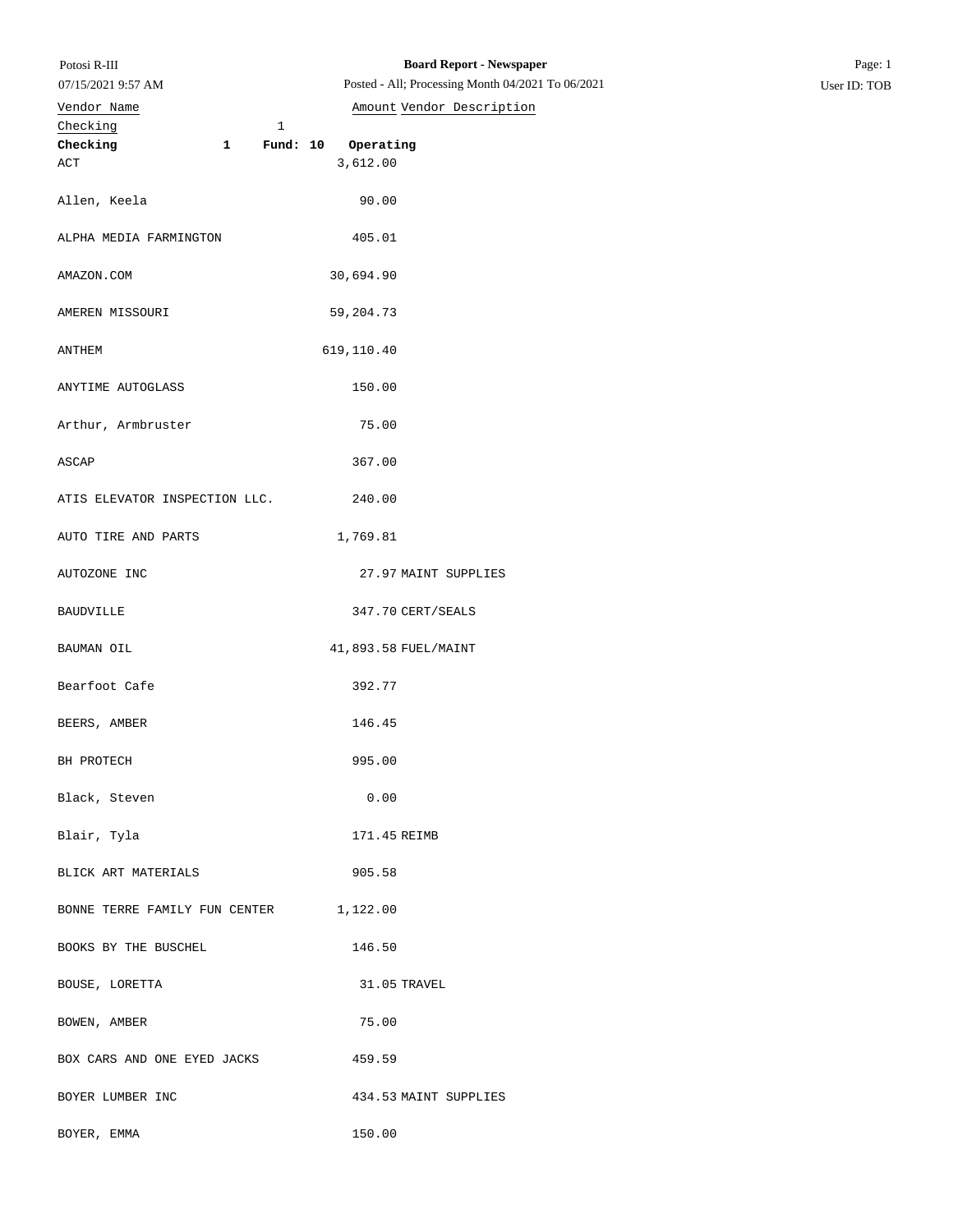| Potosi R-III                           | <b>Board Report - Newspaper</b>                   | Page: 2      |
|----------------------------------------|---------------------------------------------------|--------------|
| 07/15/2021 9:57 AM                     | Posted - All; Processing Month 04/2021 To 06/2021 | User ID: TOB |
| Vendor Name                            | Amount Vendor Description                         |              |
| BOYER, PORTIA                          | 69.34 WORKSHOP                                    |              |
| BRADLEY, MATT                          | 728.91 REIMB                                      |              |
| BRIGHTSPARK TRAVEL C/O<br>WORLDSTRIDES | 5,000.00                                          |              |
| BROOKES PUBLISHING CO.                 | 67.80                                             |              |
| BROWNE, JORDAN                         | 150.00                                            |              |
| BSN SPORTS LLC                         | 9,367.89                                          |              |
| Camdenton High School                  | 150.00                                            |              |
| CAMILLO, JOSH                          | 621.10                                            |              |
| CAPE ELECTRICAL SUPPLY LLC             | 2,516.66 MAINT SUPPLIES                           |              |
| CAPE JANITOR SUPPLY                    | 24,678.51                                         |              |
| CAPITAL ONE TRADE CREDIT               | 498.97                                            |              |
| CAPITAL ONE                            | 5,371.92 SUPPLIES                                 |              |
| CAPITAL SUPPLY COMPANY                 | 109.81 MAINT SUPPLIES                             |              |
| CCZ Enterprises LLC                    | 465.25                                            |              |
| CENTER FOR ED & EMPLOYMENT LAW         | 134.95                                            |              |
| CENTRAL R-III SCHOOLS                  | 600.00                                            |              |
| CENTRAL STATES BUS SALES               | 1,793.49 BUS GARAGE SUPPLIES                      |              |
| CENTRICITY                             | 111.20                                            |              |
| CENTURYLINK                            | 6,199.15 TELEPHONE                                |              |
| CHAMPIONSHIP TIMING                    | 1,300.00                                          |              |
| CHAZELLE BROTHERS                      | 81.11 UPS/SUPPLIES                                |              |
| CHEMSEARCH                             | 297.16 SUPPLIES                                   |              |
| CINCIRIPINI, EMILY                     | 50.00                                             |              |
| CLEAIR, LARRY                          | 300.00                                            |              |
| CLEAN UNIFORM COMPANY                  | 1,610.92                                          |              |
| CMI, INC.                              | 1,145.00                                          |              |
| Coleman, Mariah                        | 18.71                                             |              |
| COLEMAN, ROGER                         | 950.00                                            |              |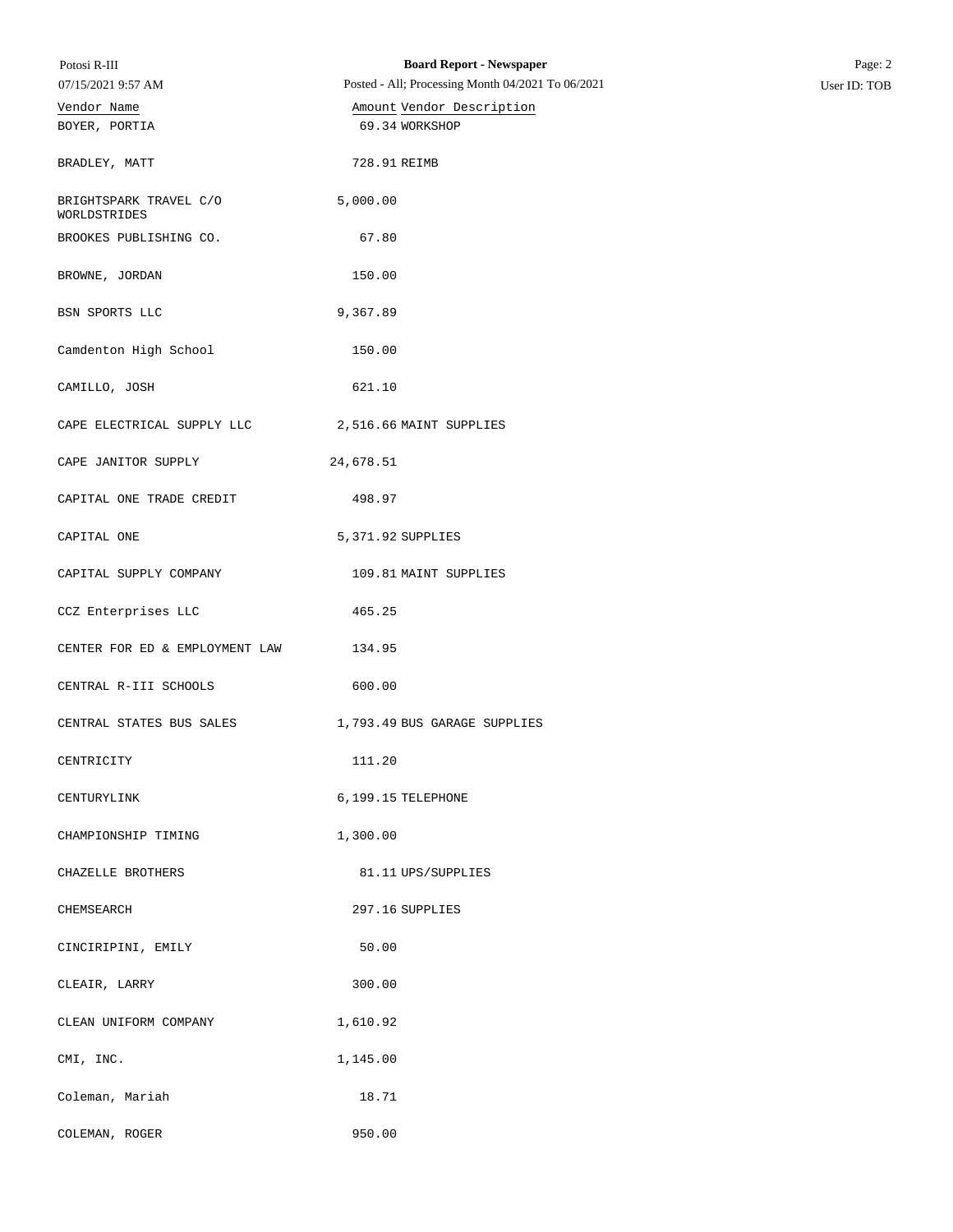| Potosi R-III<br>07/15/2021 9:57 AM                   | <b>Board Report - Newspaper</b><br>Posted - All; Processing Month 04/2021 To 06/2021 | Page: 3<br>User ID: TOB |
|------------------------------------------------------|--------------------------------------------------------------------------------------|-------------------------|
| Vendor Name                                          | Amount Vendor Description<br>111.60                                                  |                         |
| COLEMAN, STACY                                       |                                                                                      |                         |
| COLES TRACTOR & EQUIPMENT INC                        | 55.84                                                                                |                         |
| Cook, Ken                                            | 300.00                                                                               |                         |
| COUNTRY CORNER FLORIST                               | 750.00                                                                               |                         |
| CS DESIGN, LLC.                                      | 735.00                                                                               |                         |
| CTA TREASURER                                        | 475.00 MEMBERSHIP                                                                    |                         |
| CULLIGAN                                             | 116.16 WATER SOFTENER                                                                |                         |
| DATA RECOGNITION CORP                                | 350.00                                                                               |                         |
| DEMCO                                                | 394.55                                                                               |                         |
| DESOTO ELECTRICAL PRODUCTS INC.                      | 894.37                                                                               |                         |
| DESOTO HIGH SCHOOL                                   | 250.00 ENTRY FEE                                                                     |                         |
| DEXTER BAR-B-QUE                                     | 317.98                                                                               |                         |
| DICKEY BUB                                           | 533.48                                                                               |                         |
| DNA DRUG TESTING SOLUTIONS LLC                       | 1,410.00                                                                             |                         |
| DOCKINS BROADCAST GROUP                              | 625.00                                                                               |                         |
| DOMINO'S PIZZA                                       | 172.00 PIZZA                                                                         |                         |
| Donze, Tim                                           | 75.00                                                                                |                         |
| DOUGLAS, KIM                                         | 52.65                                                                                |                         |
| EAST CENTRAL DISTRICT #7                             | 117.00                                                                               |                         |
| EAST CENTRAL MISSOURI MUSIC<br>EDUCATORS ASSOCIATION | 72.00                                                                                |                         |
| EAST, BRIANNA                                        | 200.00                                                                               |                         |
| EDMENTUM, INC.                                       | 4,899.00                                                                             |                         |
| EDMONDS ELECTRIC MOTOR                               | 103.65 MOTORS/MAINT                                                                  |                         |
| EDUCATION & EMPLOYMENT LAW                           | 154.95                                                                               |                         |
| EDUCATIONAL THEATRE ASSOCIATION                      | 70.00                                                                                |                         |
| Educational Theatre Association                      | 175.00                                                                               |                         |
| ELDER, JODI                                          | 220.36                                                                               |                         |
| Elite Athlete Sales                                  | 1,200.00                                                                             |                         |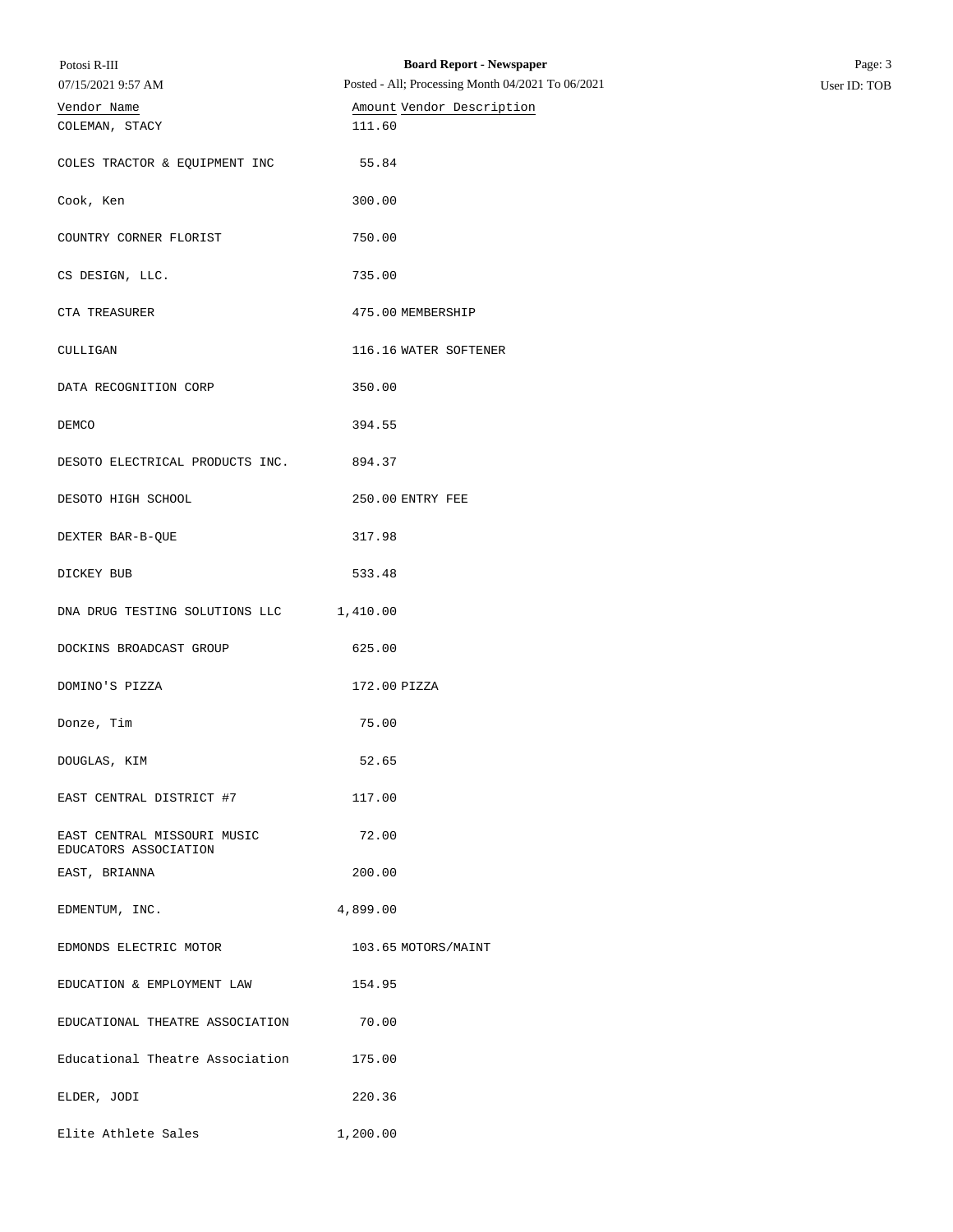| Potosi R-III                    | <b>Board Report - Newspaper</b>                   | Page: 4      |
|---------------------------------|---------------------------------------------------|--------------|
| 07/15/2021 9:57 AM              | Posted - All; Processing Month 04/2021 To 06/2021 | User ID: TOB |
| Vendor Name                     | Amount Vendor Description                         |              |
| ENHANCEMENTS, INC.              | 2,268.80                                          |              |
| ERIC ARMIN INC. (EAI)           | 15,567.85                                         |              |
| EWELL EDUCATIONAL SERVICES INC  | 267.00                                            |              |
| Fagan, Jesse                    | 75.00                                             |              |
| FARMINGTON HIGH SCHOOL          | 800.00                                            |              |
| FASTENAL COMPANY                | 12.90                                             |              |
| FESTUS HIGH SCHOOL              | 400.00                                            |              |
| FILTER SERVICE OF ST LOUIS      | 1,470.75                                          |              |
| FINCHEM, TAMMY                  | 75.00                                             |              |
| FINLEY, CHLOE                   | 650.00                                            |              |
| FOURCHE' VALLEY GOLF CLUB       | 3,570.00                                          |              |
| FRANKLIN, BRUCE                 | 450.00                                            |              |
| FULTON, JOSHUA                  | 47.01                                             |              |
| GIBSON, JEFF                    | 678.60                                            |              |
| GIBSON, SETH                    | 241.20                                            |              |
| GLOBAL VENDING GROUP            | 5,120.00                                          |              |
| GOODSON, DANNY                  | 108.00 SUB ON PREP                                |              |
| GOODSON, KATHERINE              | 20.70                                             |              |
| GRAFF, JUSTIN                   | 100.00                                            |              |
| GRAND TRUE VALUE RENTAL         | 190.40                                            |              |
| GRANDVIEW MIDDLE SCHOOL         | 0.00                                              |              |
| GRANDVIEW R-2 HIGH SCHOOL TRACK | 0.00                                              |              |
| GREENSPRO, INC                  | 2,410.50                                          |              |
| GREG ABBOTT EQUIPMENT SALES INC | 575.96                                            |              |
| GRIZZLY INDUSTRIAL INC          | 83.99                                             |              |
| HAND2MIND INC                   | 1,511.88                                          |              |
| HARBISON, CONNIE                | 42.90                                             |              |
| HARPS FOOD STORE INC            | 1,159.97                                          |              |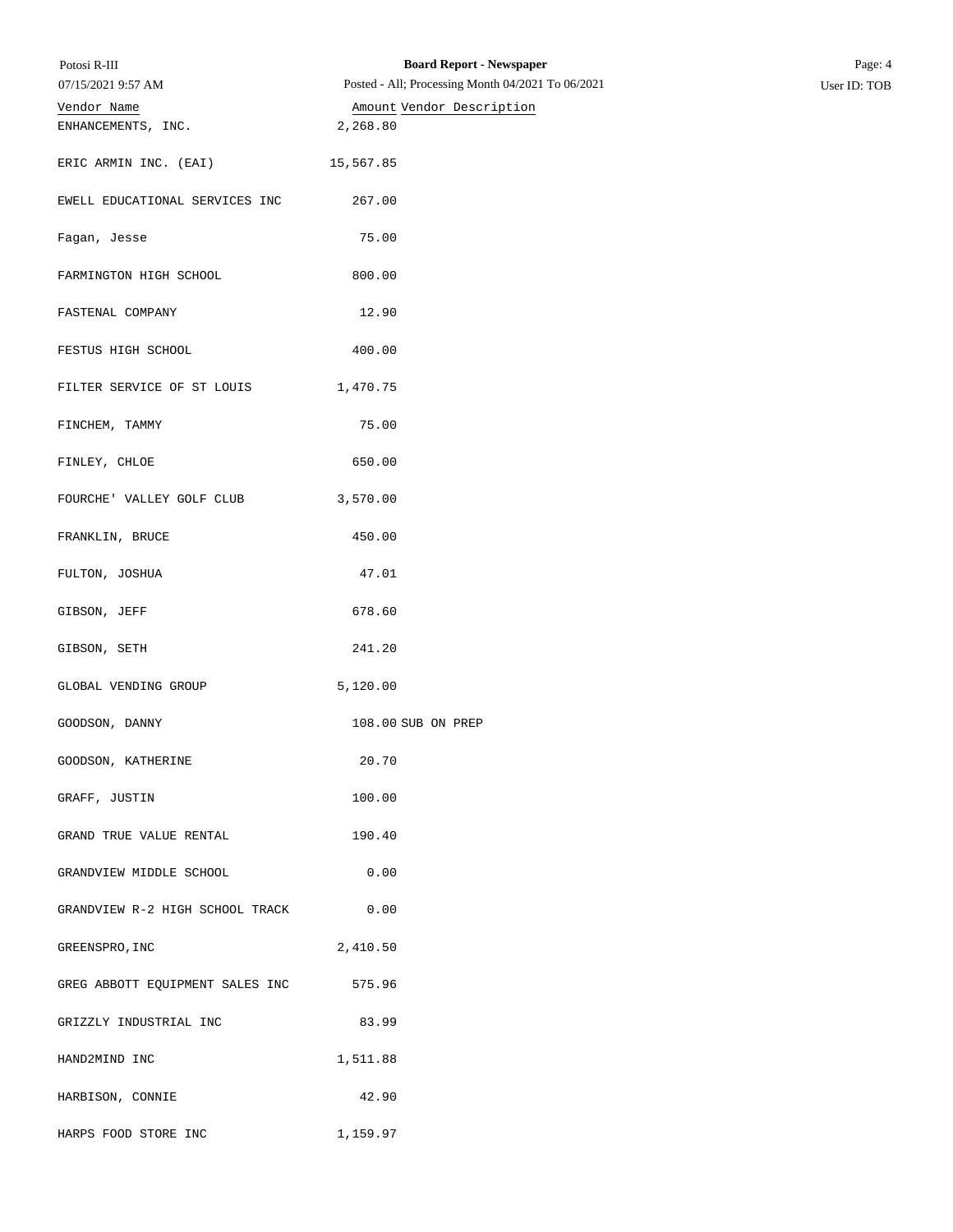| Potosi R-III<br>07/15/2021 9:57 AM | <b>Board Report - Newspaper</b><br>Posted - All; Processing Month 04/2021 To 06/2021 | Page: 5<br>User ID: TOB |
|------------------------------------|--------------------------------------------------------------------------------------|-------------------------|
| Vendor Name                        | Amount Vendor Description                                                            |                         |
| HARVEY, AARON                      | 25.00                                                                                |                         |
| HAWTHORNE EDUCATIONAL SERVICES     | 193.00 SUPPLIES                                                                      |                         |
| HECTOR, EMILEE                     | 150.00                                                                               |                         |
| HERMAN, JEREMY                     | 110.00                                                                               |                         |
| HERMITAGE ART COMPANY INC          | 156.23 SUPPLIES                                                                      |                         |
| HILLSBORO HIGH SCHOOL              | 250.00                                                                               |                         |
| HOBSON, SANDY                      | 190.00                                                                               |                         |
| HOLLOWAY DISTRIBUTING INC          | 18,227.27                                                                            |                         |
| Hongsermeier Baxter, Rain          | 200.00                                                                               |                         |
| HORNSEY, SARAH                     | 150.00                                                                               |                         |
| HUDDLESTON, MICHAEL                | 100.00                                                                               |                         |
| HUFF, JULIE                        | 80.00 SUB ON PREP                                                                    |                         |
| INDEPENDENT JOURNAL INC            | 1,075.00 AD                                                                          |                         |
| INNOVATIVE OPTIONS, LLC.           | 2,500.00                                                                             |                         |
| INTERSTATE BILLING SERVICE INC     | 2,940.89                                                                             |                         |
| JACKSON HIGH SCHOOL                | 500.00                                                                               |                         |
| JACKSON, JOSEPH                    | 67.25                                                                                |                         |
| JACKSON, ODELL                     | 50.00                                                                                |                         |
| JARVIS, HANNAH                     | 150.00                                                                               |                         |
| JENNINGS, TONYA                    | 35.10                                                                                |                         |
| JOHNSON, DAN                       | 300.00                                                                               |                         |
| JONES SCHOOL SUPPLY COMPANY, INC.  | 134.23                                                                               |                         |
| JOSTENS INC                        | 1,681.69 YEARBOOKS                                                                   |                         |
| JTM PROVISIONS CO INC              | 625.50                                                                               |                         |
| KAMMERMANN'S EXT CO INC            | 435.00 PEST CONTROL                                                                  |                         |
| KEARBEY, CHRIS                     | 230.10                                                                               |                         |
| Kemp, Kevin                        | 75.00                                                                                |                         |
| KFMO                               | 410.00                                                                               |                         |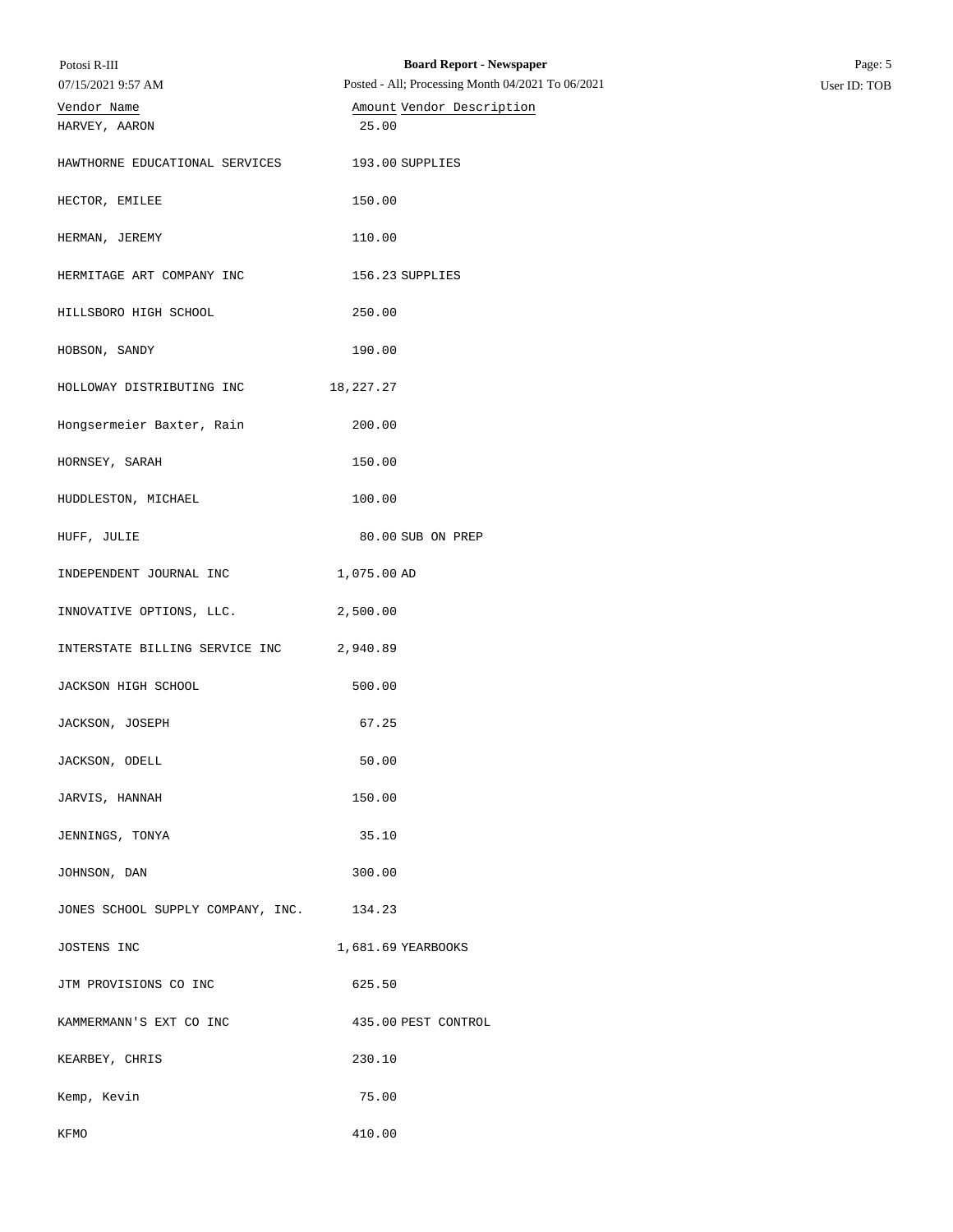| Potosi R-III<br>07/15/2021 9:57 AM | <b>Board Report - Newspaper</b><br>Posted - All; Processing Month 04/2021 To 06/2021 | Page: 6<br>User ID: TOB |
|------------------------------------|--------------------------------------------------------------------------------------|-------------------------|
| Vendor Name                        | Amount Vendor Description                                                            |                         |
| KONA ICE KING, LLC                 | 861.60                                                                               |                         |
| L & R SPECIALTIES                  | 340.00                                                                               |                         |
| LAKESHORE                          | 1,995.41 SCHOOL SUPPLIES                                                             |                         |
| LEARNING RESOURCES- ED INSIGHTS    | 345.79                                                                               |                         |
| LEWIS, EMILY                       | 49.00                                                                                |                         |
| LICKING SUMMER CAMPS               | 710.00                                                                               |                         |
| LINDENWOOD UNIVERSITY              | 1,500.00                                                                             |                         |
| LITTLE CAESAR'S POTOSI             | 140.01                                                                               |                         |
| LONG, ELI                          | 250.00                                                                               |                         |
| LOWE'S                             | 1,520.95                                                                             |                         |
| MAAA                               | 309.00                                                                               |                         |
| MANSKER ENTERPRISES                | 149.00                                                                               |                         |
| MAPES, JOSH                        | 1,000.00                                                                             |                         |
| MARCO TECHNOLOGIES LLC             | 15,299.26                                                                            |                         |
| MARLER MUSIC                       | 7.18                                                                                 |                         |
| MARLER, JERAD                      | 500.00                                                                               |                         |
| MARLER, KYLE                       | 450.00                                                                               |                         |
| MAXWELL MEDALS & AWARDS            | 772.65 AWARDS                                                                        |                         |
| MCCAUL, ALEX                       | 1,120.50                                                                             |                         |
| MCCOY, STEVEN                      | 2,168.45                                                                             |                         |
| MCDA, EAST CENTRAL DISTRICT        | 20.00                                                                                |                         |
| MCDA                               | 130.00                                                                               |                         |
| MCDOWELL, JOHN                     | 130.00                                                                               |                         |
| MCI                                | 93.08 LONG DISTANCE                                                                  |                         |
| MEADOR, JARED                      | 250.00                                                                               |                         |
| MELTON SIGNS & TSHIRTS             | 3,552.75                                                                             |                         |
| MFAC, LLC                          | 5,625.00                                                                             |                         |
| MHSFCA                             | 40.00                                                                                |                         |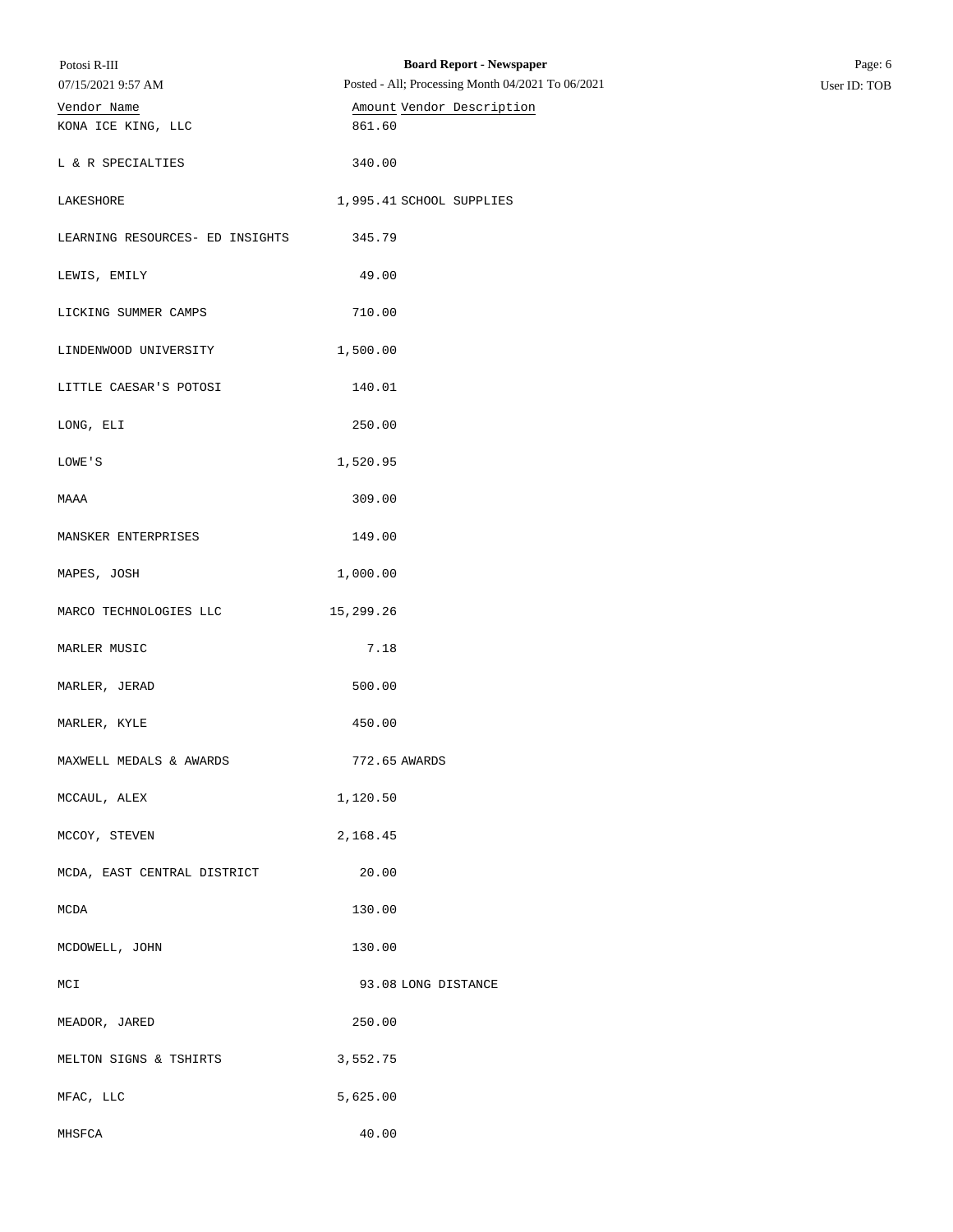| Potosi R-III<br>07/15/2021 9:57 AM        | <b>Board Report - Newspaper</b><br>Posted - All; Processing Month 04/2021 To 06/2021 | Page: 7<br>User ID: TOB |
|-------------------------------------------|--------------------------------------------------------------------------------------|-------------------------|
| Vendor Name<br>MICKE, GARY                | Amount Vendor Description<br>252.00                                                  |                         |
|                                           |                                                                                      |                         |
| MICKES O'TOOLE, LLC                       | 2,181.00                                                                             |                         |
| MINERAL AREA COLLEGE BOOK STORE           | 96.25                                                                                |                         |
| MINERAL AREA COLLEGE                      | 960.00                                                                               |                         |
| MINERAL AREA COLLEGE                      | 22,191.00                                                                            |                         |
| MINERAL AREA OFFICE SUPPLY                | 1,462.30 OFFICE SUPPLIES                                                             |                         |
| MISSEY, CHARLES                           | 79.15                                                                                |                         |
| MISSOURI FFA ASSOCIATION                  | 200.00                                                                               |                         |
| MISSOURI READING INITIATIVE               | 6,160.00                                                                             |                         |
| MISSOURI SOUTHERN STATE UNIVERSITY        | 1,000.00                                                                             |                         |
| MO DIVISION OF FIRE SAFETY                | 25.00                                                                                |                         |
| MO POLICE CHEIFS CHARITABLE<br>FOUNDATION | 350.00                                                                               |                         |
| MOBYMAX EDUCATION LLC                     | 398.00                                                                               |                         |
| MORGAN, WHITNEY                           | 50.00                                                                                |                         |
| MRTA                                      | 595.00                                                                               |                         |
| MSBCA                                     | 685.00                                                                               |                         |
| MSHSAA                                    | 2,729.07 MEMBERSHIP                                                                  |                         |
| MUELLER WALLA & ALBERTSON PC              | 5,250.00 AUDITORS                                                                    |                         |
| MUELLER, DAN                              | 80.00                                                                                |                         |
| MUELLER, KARI                             | 20.91                                                                                |                         |
| MUSIC THEATRE INTERNATIONAL               | 1,675.00                                                                             |                         |
| NASCO                                     | 153.40 SUPPLIES                                                                      |                         |
| NATIONAL FFA ORGANIZATION                 | 171.00                                                                               |                         |
| NATIONAL TIRE & WHEEL INC                 | 60.00                                                                                |                         |
| NCS PEARSON INC                           | 238.50                                                                               |                         |
| NEGWER DOOR SYSTEMS                       | 139.60                                                                               |                         |
| Nelson, George                            | 160.00                                                                               |                         |
| 0.D.A.C.S., INC                           | 390.00                                                                               |                         |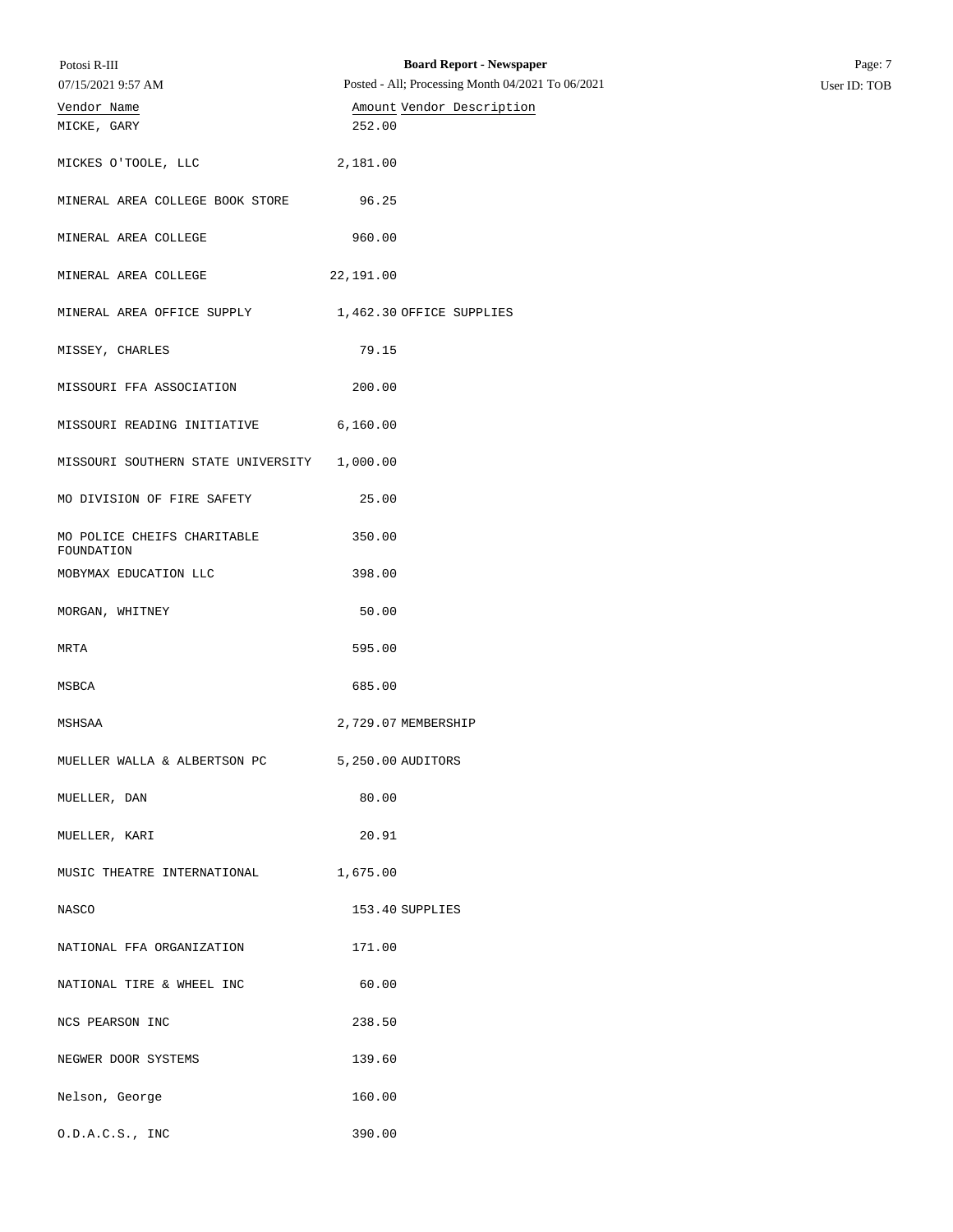| Potosi R-III                            | <b>Board Report - Newspaper</b>                             | Page: 8      |
|-----------------------------------------|-------------------------------------------------------------|--------------|
| 07/15/2021 9:57 AM                      | Posted - All; Processing Month 04/2021 To 06/2021           | User ID: TOB |
| Vendor Name<br>ORIENTAL TRADING COMPANY | Amount Vendor Description<br>190.27 SCHOOL SUPPLIES         |              |
|                                         |                                                             |              |
| Partney, Mickey                         | 250.00                                                      |              |
|                                         |                                                             |              |
| PASHIA, JEFF                            | 117.40                                                      |              |
| PATHWAYS TO READING INC                 | 6,782.00                                                    |              |
|                                         |                                                             |              |
| PEEK, JOE                               | 80.00                                                       |              |
| PEIRCE, LLOYD LEE                       | 50.00                                                       |              |
|                                         |                                                             |              |
| PEPSI COLA COMPANY                      | 175.95 SODA                                                 |              |
| PERMA BOUND BOOKS                       | 4,457.20 BOOKS                                              |              |
|                                         |                                                             |              |
| PERRY, CHLOE                            | 250.00                                                      |              |
| PERRY, PAMELA                           | 128.25                                                      |              |
|                                         |                                                             |              |
| PINE VALLEY MACHINERY LLC               | 67.00 SUPPLIES/BUS                                          |              |
| PIZZA HUT                               | 372.15                                                      |              |
|                                         | 0.00                                                        |              |
| POGUE, DENNIS                           |                                                             |              |
| POLITTE, KAMI                           | 250.00                                                      |              |
| POPCORNOPOLIS, LLC                      | 20,391.50                                                   |              |
|                                         |                                                             |              |
| Portell, Hallie                         | 200.00                                                      |              |
| PORTELL, MARTY                          | 131.40 TRAVEL                                               |              |
|                                         |                                                             |              |
| POTOSI HIGH SCHOOL PETTY CASH           | 23.20                                                       |              |
| POTOSI LUMBER COMPANY                   | 401.22 SUPPLIES                                             |              |
|                                         |                                                             |              |
| POTOSI ROTARY CLUB                      | 320.00                                                      |              |
| POTOSI, CITY OF                         | 40, 421.30 GAS/WATER/UTILITIES                              |              |
|                                         |                                                             |              |
| PRAIRIE FARMS DAIRY INC                 | 37,563.92                                                   |              |
| PRICE, CARRIE                           | 325.00                                                      |              |
|                                         |                                                             |              |
|                                         | PROFFER WHOLESALE PRODUCE INC 2,491.40 PRODUCE/FOOD SERVICE |              |
| QUILL CORPORATION                       | 279.80 SCHOOL SUPPLIES                                      |              |
|                                         |                                                             |              |
| QUINN, PHYLLIS                          | 95.85                                                       |              |
| R & K TIRE LLC                          | 656.00                                                      |              |
|                                         |                                                             |              |
| REESE, ELLIE                            | 650.00                                                      |              |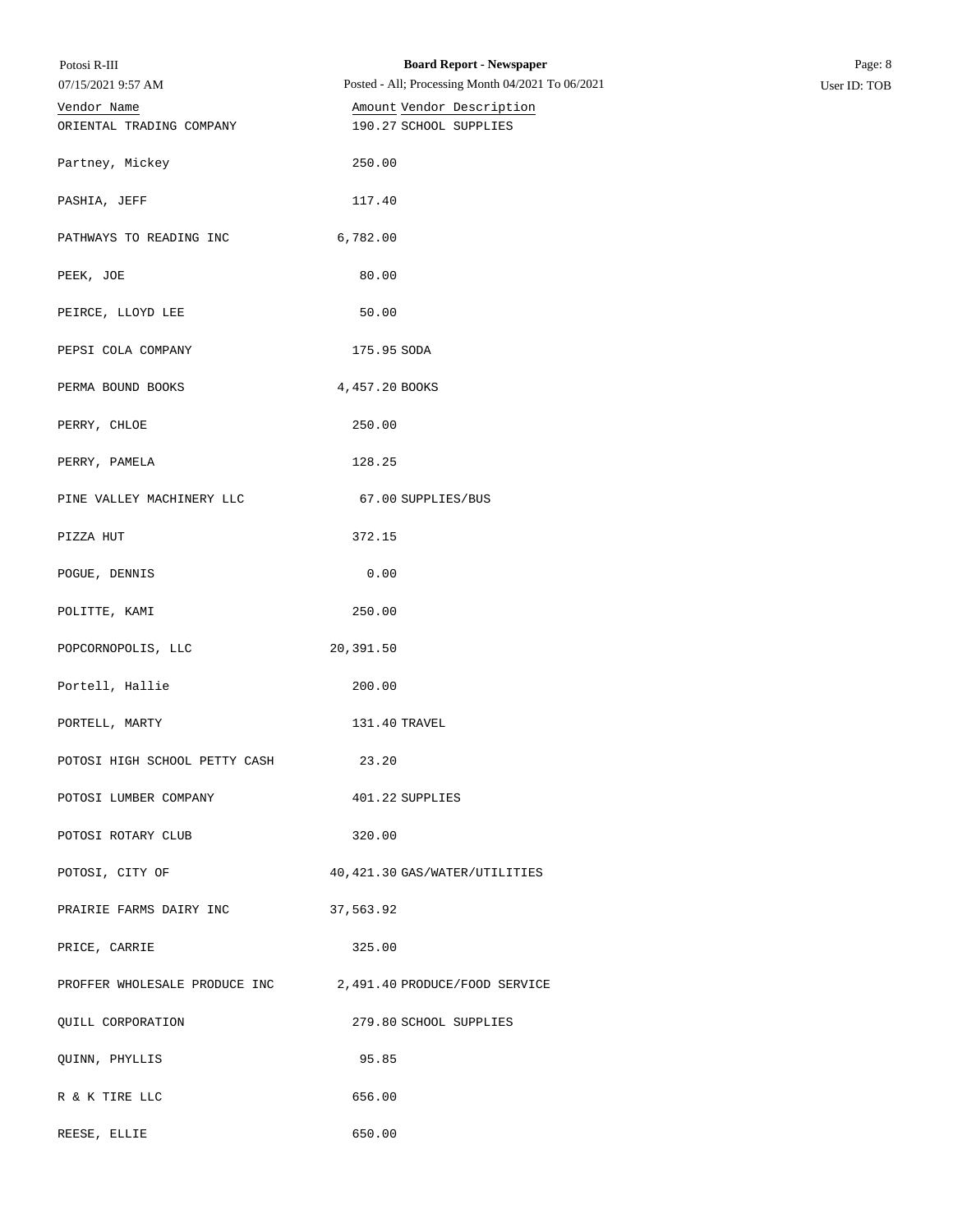| Potosi R-III                                    | <b>Board Report - Newspaper</b>                   | Page: 9      |
|-------------------------------------------------|---------------------------------------------------|--------------|
| 07/15/2021 9:57 AM                              | Posted - All; Processing Month 04/2021 To 06/2021 | User ID: TOB |
| Vendor Name                                     | Amount Vendor Description                         |              |
| REPTILE EXPERIENCE                              | 600.00                                            |              |
| RESERVE ACCOUNT                                 | 750.00                                            |              |
| ROBART REHABILITATION & WELLNESS,<br><b>LLC</b> | 85.00                                             |              |
| ROYAL PAPERS INC                                | 12,844.99                                         |              |
| RPDC SOUTHEAST                                  | 0.00                                              |              |
| RUBLE, SARAH                                    | 88.97                                             |              |
| SAMPSON, JOSEPH                                 | 58.05                                             |              |
| SANSEGRAW, SALLY                                | 80.00                                             |              |
| SCHOLASTIC INC BOOK CLUBS                       | 792.97                                            |              |
| SCHOLASTIC INC                                  | 3,024.46                                          |              |
| SCHOOL LUNCH SOLUTIONS                          | 1,889.42                                          |              |
| SCHOOL SPECIALTY LLC                            | 929.80 SCHOOL SUPPLIES                            |              |
| Seiberlich, Donna                               | 27.90 REIMB                                       |              |
| Seiberlich, Jason                               | 216.90                                            |              |
| SGC FOODSERVICE                                 | 80,736.66 SUPPLIES                                |              |
| SHO-ME TECHNOLOGIES                             | 549.90                                            |              |
| SIMMS, JORDAN                                   | 50.00                                             |              |
| SINCLAIR FLORIST                                | 500.00 FLOWERS                                    |              |
| SMITH, RYLIE                                    | 150.00                                            |              |
| SOFTWARE UNLIMITED INC                          | 7,595.00 SOFTWARE SUPPLIES AND                    |              |
| SOMETHINGCOOL.COM LLC                           | 4,000.00                                          |              |
| SONIC                                           | 74.25                                             |              |
| SOUTHEAST RPDC                                  | 200.00 REG                                        |              |
| SOUTHPAW GRAFIX                                 | 3,996.50                                          |              |
| SPRAGUE, DANIEL                                 | 160.00                                            |              |
| ST PAUL LUTHERAN HIGH SCHOOL<br>ATHLETICS       | 240.00                                            |              |
| St. Francois County Country Club                | 264.00                                            |              |
| STE. GENEVIEVE HIGH SCHOOL                      | 200.00                                            |              |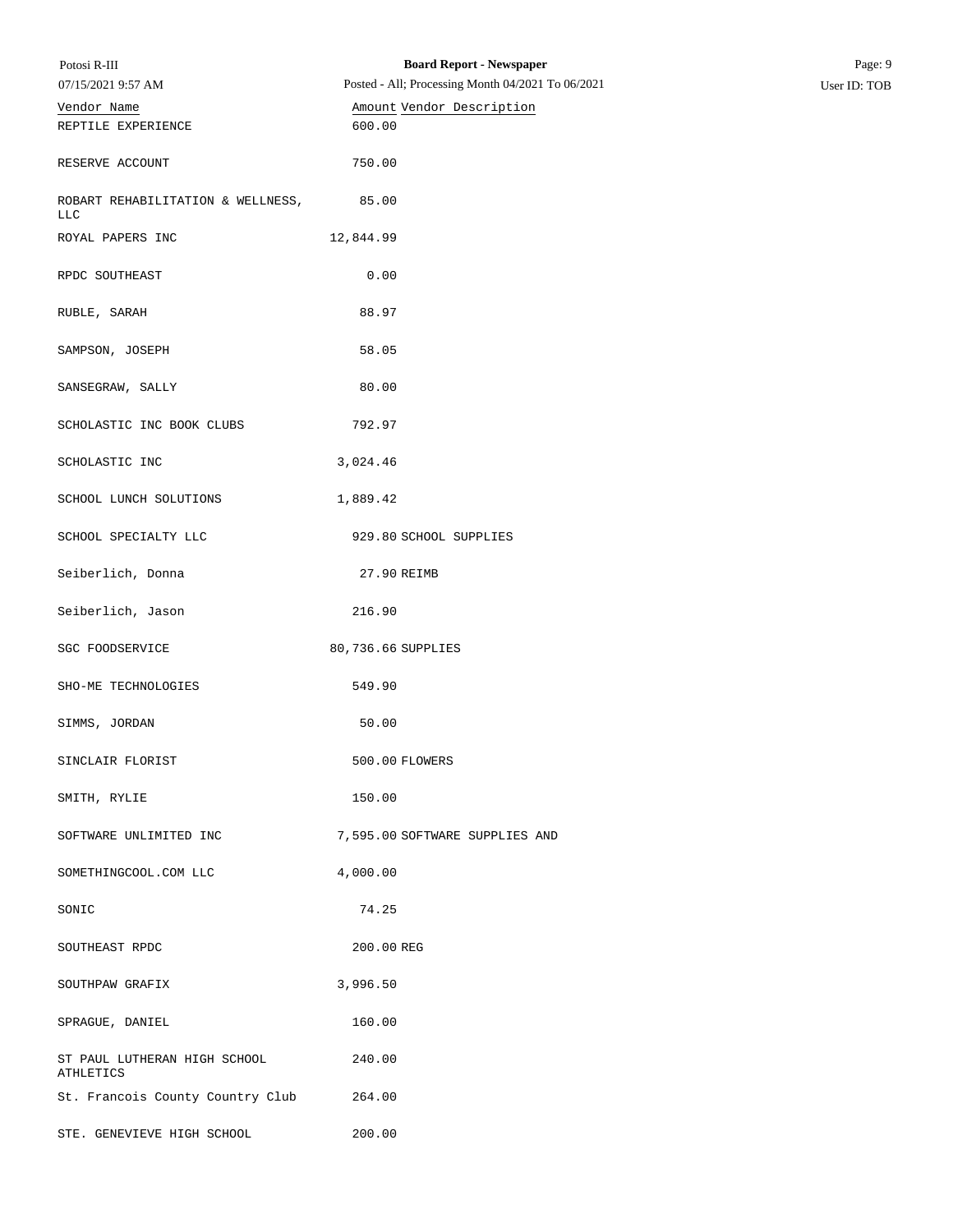| <b>Board Report - Newspaper</b><br>Potosi R-III<br>Posted - All; Processing Month 04/2021 To 06/2021<br>07/15/2021 9:57 AM |                                     | Page: 10<br>User ID: TOB |  |
|----------------------------------------------------------------------------------------------------------------------------|-------------------------------------|--------------------------|--|
|                                                                                                                            |                                     |                          |  |
| Vendor Name                                                                                                                | Amount Vendor Description<br>125.00 |                          |  |
| STEARNS, NICK                                                                                                              |                                     |                          |  |
| STOVERINK, JAMES                                                                                                           | 140.00                              |                          |  |
|                                                                                                                            |                                     |                          |  |
| Stringer, Timothy & Angelia                                                                                                | 10.00                               |                          |  |
|                                                                                                                            |                                     |                          |  |
| Summers, Nicole                                                                                                            | 32.00                               |                          |  |
| SUN LIFE FINANCIAL                                                                                                         |                                     |                          |  |
|                                                                                                                            | 3,102.39                            |                          |  |
| SUNDANCE NEWBRIDGE PUBLISHING                                                                                              | 6,707.68                            |                          |  |
|                                                                                                                            |                                     |                          |  |
| SWEET MEMORIES SANDWICH SHOP                                                                                               | 90.00 FOOD                          |                          |  |
|                                                                                                                            |                                     |                          |  |
| TANG MATH LLC                                                                                                              | 6,431.00                            |                          |  |
| TANTARA STATE ROAD LLC                                                                                                     | 678.90                              |                          |  |
|                                                                                                                            |                                     |                          |  |
| TEACHER DIRECT                                                                                                             | 99.52                               |                          |  |
|                                                                                                                            |                                     |                          |  |
| TECH ELECTRONICS, INC.                                                                                                     | 1,528.80 MAINT                      |                          |  |
|                                                                                                                            |                                     |                          |  |
| TERRE DULAC COUNTRY CLUB                                                                                                   | 49.00                               |                          |  |
| THREE RIVERS COLLEGE                                                                                                       | 112.00                              |                          |  |
|                                                                                                                            |                                     |                          |  |
| Thurman, Larry                                                                                                             | 75.00                               |                          |  |
|                                                                                                                            |                                     |                          |  |
| THYSSENKRUPP ELEVATOR CORP                                                                                                 | 920.54 MAINTENANCE                  |                          |  |
|                                                                                                                            |                                     |                          |  |
| TIRE BARGAINS                                                                                                              | 918.00                              |                          |  |
| TK ELEVATOR CORPORATION                                                                                                    | 460.27                              |                          |  |
|                                                                                                                            |                                     |                          |  |
| TRAFERA, LLC                                                                                                               | 125,874.17                          |                          |  |
|                                                                                                                            |                                     |                          |  |
| TRANE                                                                                                                      | 4,569.39                            |                          |  |
|                                                                                                                            |                                     |                          |  |
| TROJAN INTERMEDIATE SCHOOL                                                                                                 | 65.80 OPEN PETTY CASH/TIS           |                          |  |
| TRXC TIMING, LLC                                                                                                           | 950.00                              |                          |  |
|                                                                                                                            |                                     |                          |  |
| TWIN EAGLE                                                                                                                 | 2,000.00                            |                          |  |
|                                                                                                                            |                                     |                          |  |
| US FOODS, INC.                                                                                                             | 27,382.67                           |                          |  |
|                                                                                                                            |                                     |                          |  |
| USPOSTMASTER                                                                                                               | 55.00                               |                          |  |
| VERIZON                                                                                                                    | 153.81                              |                          |  |
|                                                                                                                            |                                     |                          |  |
| VISA CARD SERVICES                                                                                                         | 24, 455.94                          |                          |  |
|                                                                                                                            |                                     |                          |  |
| WAGNER PORTRAIT GROUP                                                                                                      | 1,765.22                            |                          |  |
|                                                                                                                            |                                     |                          |  |
| WASHINGTON COUNTY CLERK                                                                                                    | 3,354.08                            |                          |  |